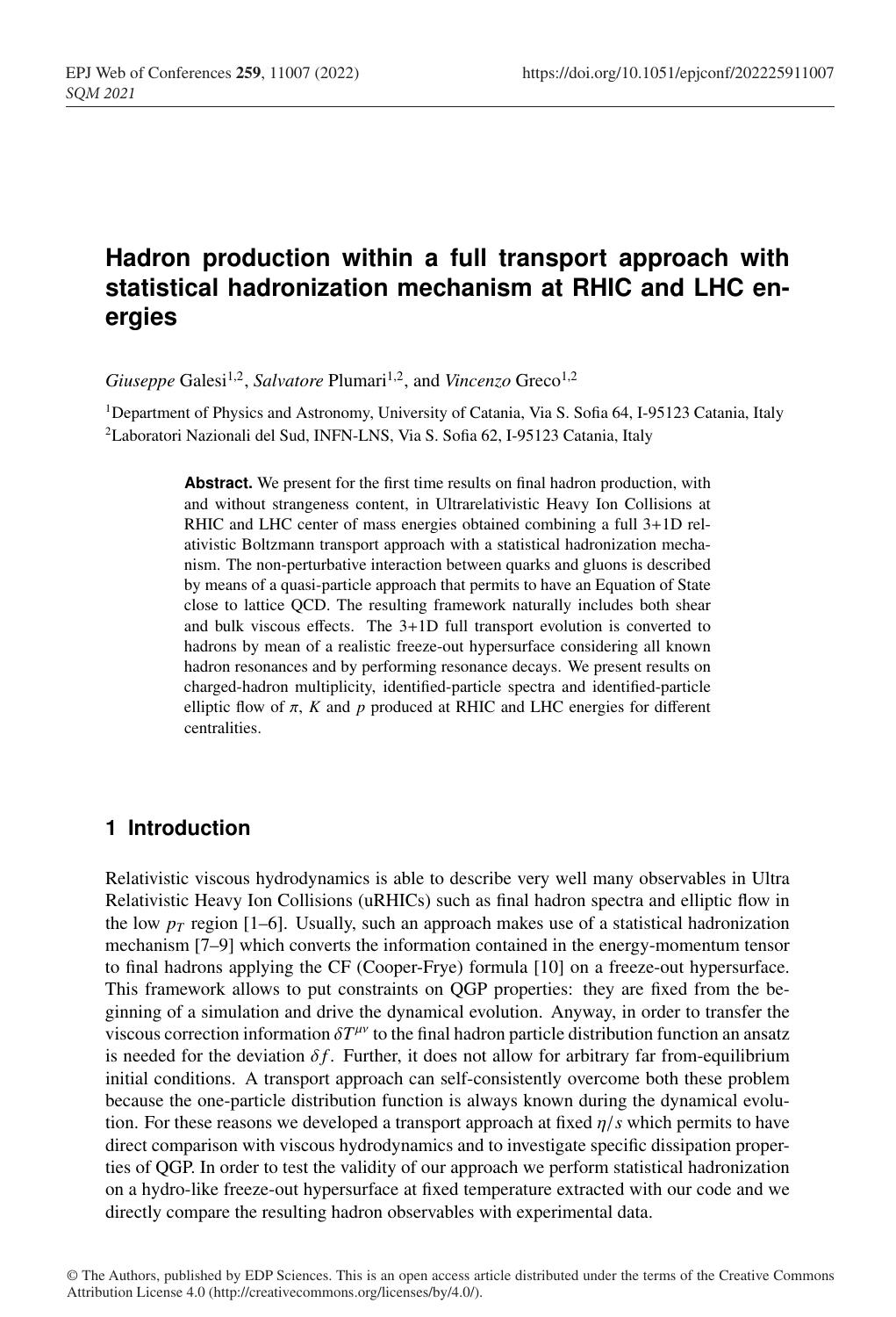#### **2 The transport equation and the statistical hadronization**

In our approach, we describe the quark-gluon plasma (QGP) by solving Relativistic Transport Boltzmann (RTB) equations developed to study the dynamics of the matter created in uRHICs [11–15]:

$$
\left(p^{\mu}\partial_{\mu} + \frac{1}{2}\partial_{i}m^{2}\partial_{(p)}^{i}\right)f = C[f],\tag{1}
$$

 $C[f]$  is the collision integral for  $2 \rightarrow 2$  collision processes. In our approach non-pertubative effects are encoded by using a quasi-particle model (QPM) with thermal masses determined in order to reproduce lattice QCD equation of state [16]. The collision integral is gauged to the desired η/*s* through the Chapmann-Enskog approximation and is computed by means of a stochastic algorithm [17, 18]. The energy-momentum tensor is evaluated during the dynamical evolution of *f* on a  $(x, y, Y_s)$ -grid, with  $Y_s$  the longitudinal space rapidity, according to the formula

$$
T_c^{\mu\nu} = \frac{1}{N_{\text{test}} V_c} \sum_{i \in c} \frac{p_i^{\mu} p_i^{\nu}}{p_i^0},
$$
 (2)

where  $N_{\text{test}}$  is the number of test particles per real particle,  $V_c$  the cell volume,  $p_i^{\mu}$  the test particle 4-momentum and being the sum over all test particles in the *c*-cell. From that we self-consistently extract the local temperature *T*, the thermal mass and local flow  $u^{\mu}$ . We then interpolate a freeze-out hypersurface  $\Sigma$  at fixed temperature and we give it in input to THERMINATOR 2 code [19] which performs statistical hadronization task. It is a Monte-Carlo event generator that produces final hadrons by using the following CF formula:

$$
p_h^0 \frac{d^3 N_h}{dp^3} = (2s_h + 1) \int_{\Sigma} d\Sigma_{\mu} p_h^{\mu} f_h,
$$
 (3)

being  $\frac{d^3N_h}{dp^3}$  the spectrum for the *h*-resonance,  $s_h$  the relative spin quantum number and  $f_h$  the following equilibrium distribution:

$$
f_h = \frac{1}{\left(2\pi\right)^3} \left( \exp\left(\frac{p_{h,\mu}u^{\mu}}{T}\right) \pm 1 \right)^{-1},\tag{4}
$$

where the sign is chosen according to the statistics of the resonance. Customizations of this formula which use modified versions of the distribution function to take into account local deviation from equilibrium are of course possible but for a first test of our approach we consider Fermi-Dirac and Bose-Einstein distributions only. All known hadronic resonances from the SHARE package [20] are considered for primordial particle production on  $\Sigma$  and resonance decays are subsequently performed on unstable particles. In this way it is potentially possible to extract all final hadron observables to be compared with the available data from RHIC and LHC experimental collaborations in order to fix the free parameters, which are the initial central temperature  $T_0$  for the most central collision, the freeze-out temperature  $T_{\rm FO}$  and  $\eta/s$ . In particular we studied AuAu collisions at RHIC with a center of mass energy  $\sqrt{s}$  = 200 *A*GeV and PbPb collision at LHC with  $\sqrt{s}$  = 2.76 *A*TeV.

#### **3 Results**

We show only results for semi-peripheral LHC collisions. We initialize the system at fixed proper time  $\tau_0 = 0.25$  fm/c. Initialization of test particles space coordinates is performed in the transverse plane by scaling particle number density or energy density according to an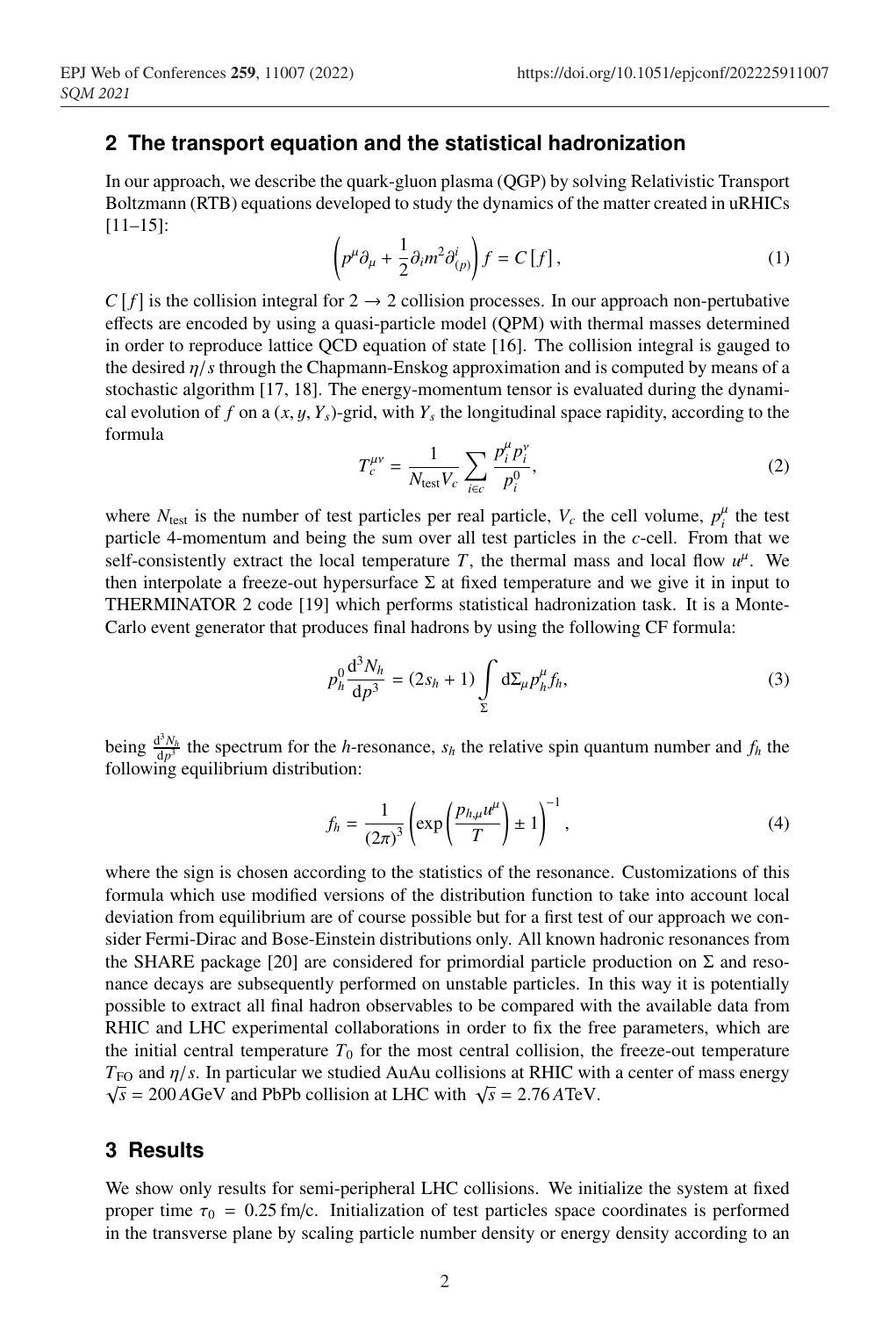OGM (Optical Glauber Model) with mixed contributions from number of wounded nucleons  $N<sub>part</sub>$  and binary collisions  $N<sub>coll</sub>$  and with a tilted function of rapidity. Instead, the longitudinal profile has a plateau in the mid rapidity region with gaussian tails whose parameters are set to reproduce final pseudorapidity hadron yields. In momentum space we distribute according to a 3D isotropic thermal distribution with Bjorken flow. In Figure 1 on the left we show the mid-rapidity spectra for pion, kaon and proton (filled curves) obtained in a semi-peripheral LHC collision at  $b = 7.7$  fm with  $T_0 = 670$  MeV,  $T_{\text{FO}} = 145$  MeV and  $\eta/s = 1/4\pi$ , and the corresponding ALICE data [21, 22] for the centrality class 20-30 %. The pion and kaon spectra are quite well reproduced over all the  $p<sub>T</sub>$  region shown while protons are slightly underestimated above 1.5 GeV. We attribute this fact to the missing hadronic afterburner which can have a significant effect for heavier particles, and which could be taken into account in future works by using other more sophisticated numerical code like SMASH [23]. On



**Figure 1.** Left panel: Identified hadron spectra of  $\pi$  (orange curve), *K* (red line) and *p*+anti-*p* (blu curve) for PbPb collisons at  $\sqrt{s}$  = 2.76TeV. Circle, triangles and square point are experimental data from ALICE collaboration taken from [21]. Right panel: elliptic flow  $v_2$  for Pb+Pb collision at  $\sqrt{s}$  = 2.76TeV of π, *K*, *p* for 20-30 % centrality cut and at mid-rapidity. Experimental data taken from [22]

the right of Figure 1 we show, for the same system, the differential elliptic flow caused by the initial space anisotropy. This final momentum anisotropy is due only to the shape of the freeze-out hypersurface and local flow information interpolated on it because we don't consider any non-equilibrium effect in the hadron distribution function. Nevertheless, we have a good agreement with experimental data. We have also observed a strong dependence of this quantity from the initial mixing factor of the OGM, which seems to suggest that a greater contribution should be considered from  $N_{\text{coll}}$  at LHC energies.

# **4 Conclusions**

In conclusion, we have shown that this framework is able to reproduce quite well final hadron observables and we believe that it is still possible a further fine tuning on the free parameters to have a better agreement with experimental data [24]. This validation test opens the way to many possible applications of this code. One of the most intriguing perspective is the possibility to make a direct comparison between a microscopic hadronization model like coalescence plus fragmentation [25, 26] with a macroscopic one like the SHM presented here using an underlying common framework. Furthermore, we are planning to investigate in the next future the isotropization and hydrodynamization processes of a strongly interacting